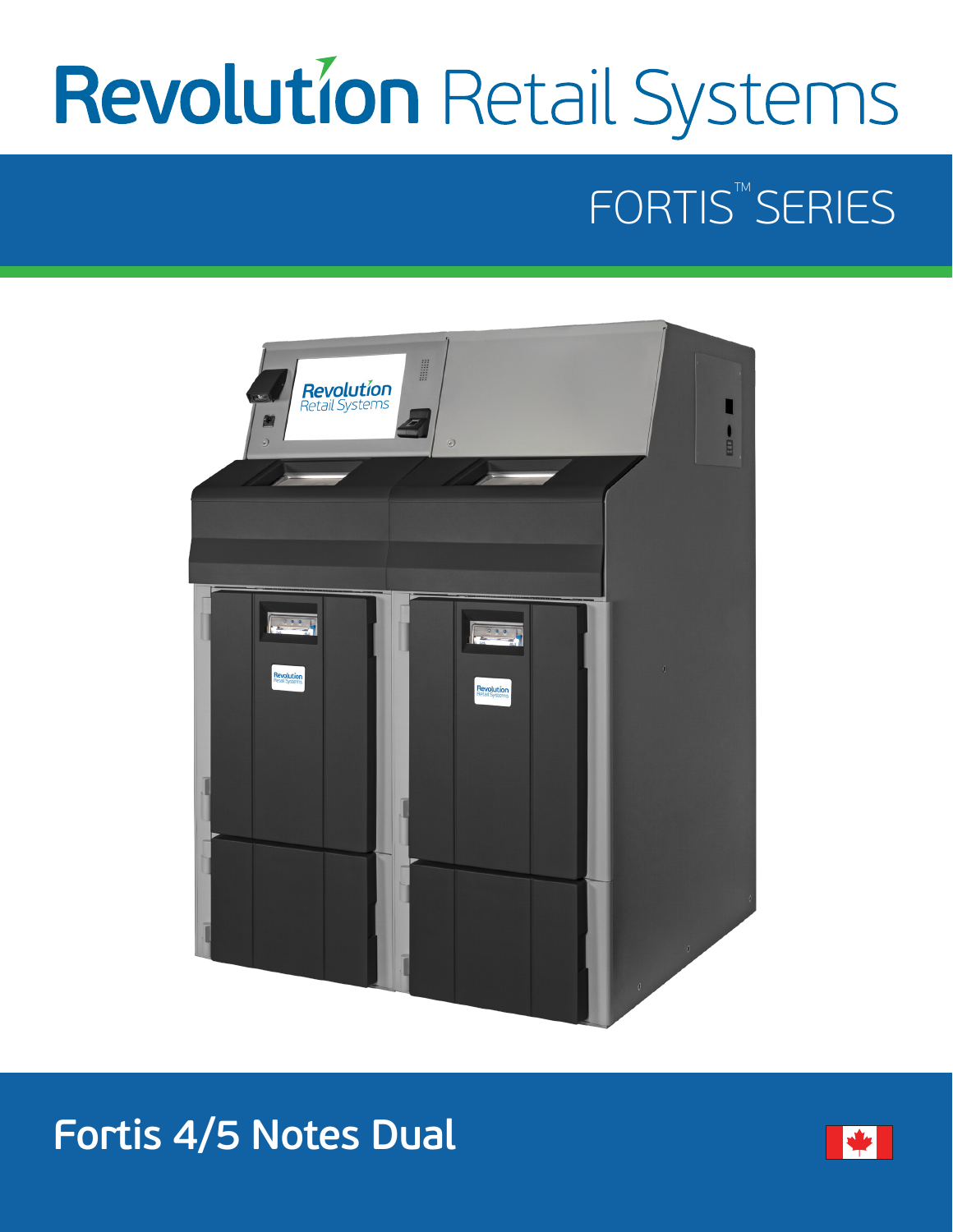

#### Fortis 4/5 Notes Dual

#### HARDWARE FEATURES:

- Closed Loop Architecture of Notes and Coins; No Manual Intervention Required
- Continuous 24/7 Monitoring
- Audit Cassette Allowing Automatic Internal Validation of Any Recycling Cassette
- Lockable Large-Capacity Deposit Cassette Accepting Up to 7,200 Notes
- "Fitness Sort" on Recycled Notes
- Two Roll Storages with Capacity Up to 250 Notes Each to Hold Escrow and Rejected Notes, Respectively
- Pocket Note Acceptor Handles Large Bundles of Notes (Up to 250 Notes)
- Flexible Note Orientation (No Need to Separate or Face Notes)
- Scalable Cluster Format Up to Two (2) Note Recyclers in Dual Configurations
- Optional Integrated Biometrics (Fingerprint Reader)
- Optional Integrated Barcode Scanner for Till Check In/Out
- Optional Integrated Drop/Storage Vault
- Uninterruptible Power Supply

## **Revolution Retail Systems**

#### SOFTWARE FEATURES:

- PCI Compliant
- REACHTM Remote Monitoring and Management
- Real Time Cash/Coin Level Monitoring
- Reporting Standard or Custom
- Lane and/or Clerk Accountability
- Tills and Drop Bags Automatically Traced to a Specific User by Utilizing Bar-Coding
- Multiple Tills per Register/Lane
- Configurable User Permission Levels for Equipment Access
- Multiple User Authentication Schemes (Log-in and PIN, or Biometrics)
- Automatic Prompting of Periodic Password Changes
- Customized Programming of ID Cards
- Track Monies Outside of Unit with External Vault Fund Function
- Guided Deposit Preparation: Automatically Calculates and Moves Deposit to Courier Cassette
- Automatic End of Day Reporting
- Courier Specific Log-In Menu
- Video Troubleshooting Tips
- Video Guidance for System Operation

#### FEATURE CAPABILITY:

- Ability to Integrate with POS System
- Same Day Credit on Deposit (Provisional Credit)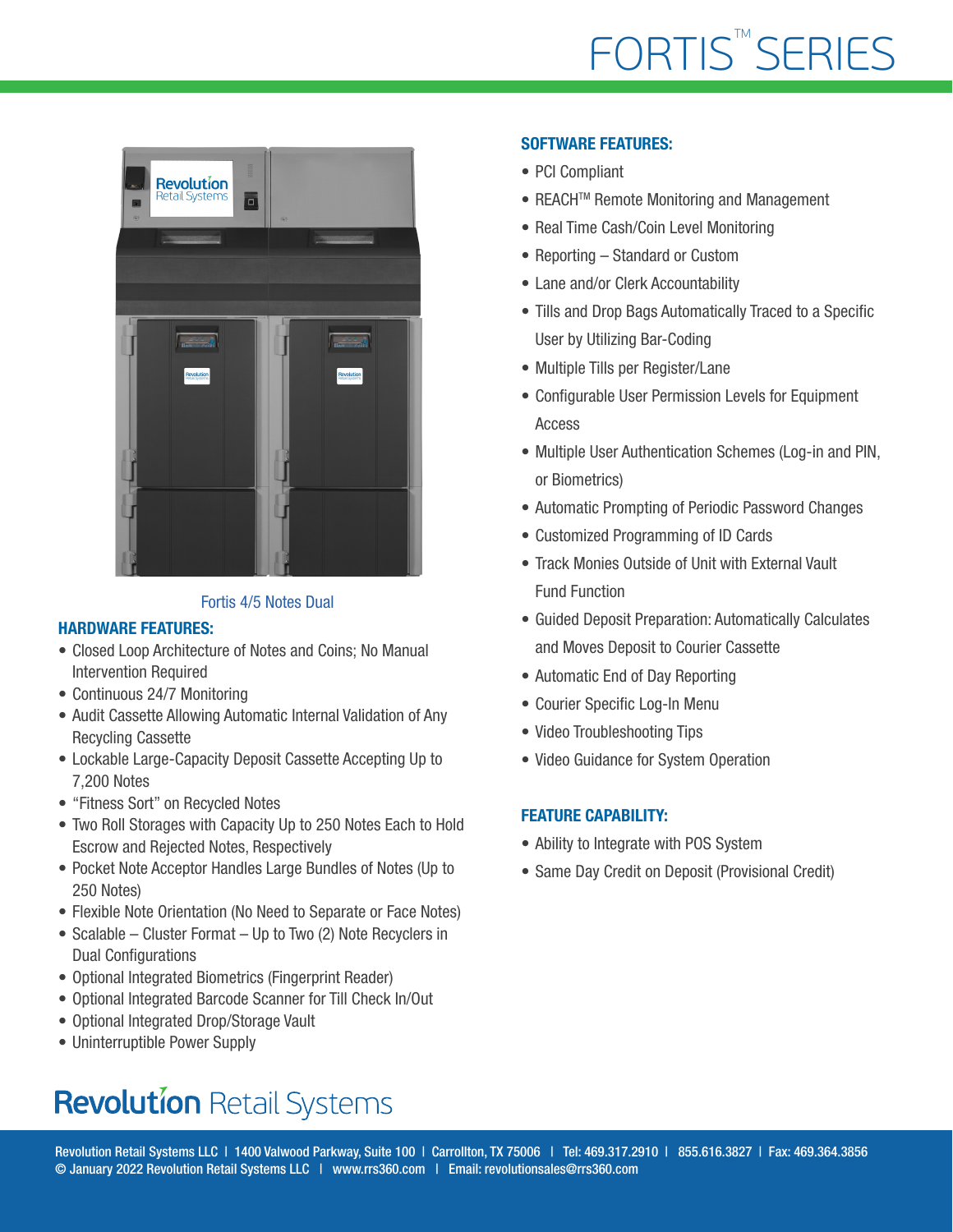#### **SPECIFICATIONS**

| <b>Physical Characteristics (nominal):</b> | <b>Fortis 4 Notes Dual</b> | <b>Fortis 5 Notes Dual</b> |
|--------------------------------------------|----------------------------|----------------------------|
| Height                                     | 60.24"<br>$(1,530.07$ mm)  | 60.24"<br>$(1,530.07$ mm)  |
| Width                                      | 41.22"<br>$(1,047.00$ mm)  | 41.22"<br>$(1,047.00$ mm)  |
| Depth (install depth)                      | 39.57"<br>$(1,005.00$ mm)  | 39.57"<br>$(1,005.00$ mm)  |
| Weight (empty)                             | 2,500 lbs<br>$(1, 134$ kg) | 2,500 lbs<br>$(1, 134$ kg) |
| <b>Device Configuration:</b>               |                            |                            |
| Number of Recycle Cassettes                | 8                          | 6                          |
| Number of Small Recycle Cassettes          | 0                          | $\overline{4}$             |
| <b>Number of Deposit Cassettes</b>         | $\overline{2}$             | $\overline{2}$             |
| Number of Audit Cassettes                  | 1                          | 1                          |
| Notes:                                     |                            |                            |
| Capacity per Cassette (approximate):       |                            |                            |
| Recycle Cassette                           | 3,000 notes                | 3,000 notes                |
| <b>Small Cassette</b>                      | 800 notes                  | 800 notes                  |
| <b>Deposit Cassette</b>                    | 7,200 notes                | 7,200 notes                |
| Roll Storages (total)                      | 500 notes                  | 500 notes                  |
| <b>Total Capacity of Notes</b>             | 38,400 notes               | 35,600 notes               |
| Processing:                                |                            |                            |
| Processing Speed In or Out (max)           | 10 notes/sec               | 10 notes/sec               |
| Recycling Capability (max)                 | (8) denominations          | (10) denominations         |

## **Revolution Retail Systems**

Revolution Retail Systems LLC | 1400 Valwood Parkway, Suite 100 | Carrollton, TX 75006 | Tel: 469.317.2910 | 855.616.3827 | Fax: 469.364.3856 © January 2022 Revolution Retail Systems LLC | www.rrs360.com | Email: revolutionsales@rrs360.com